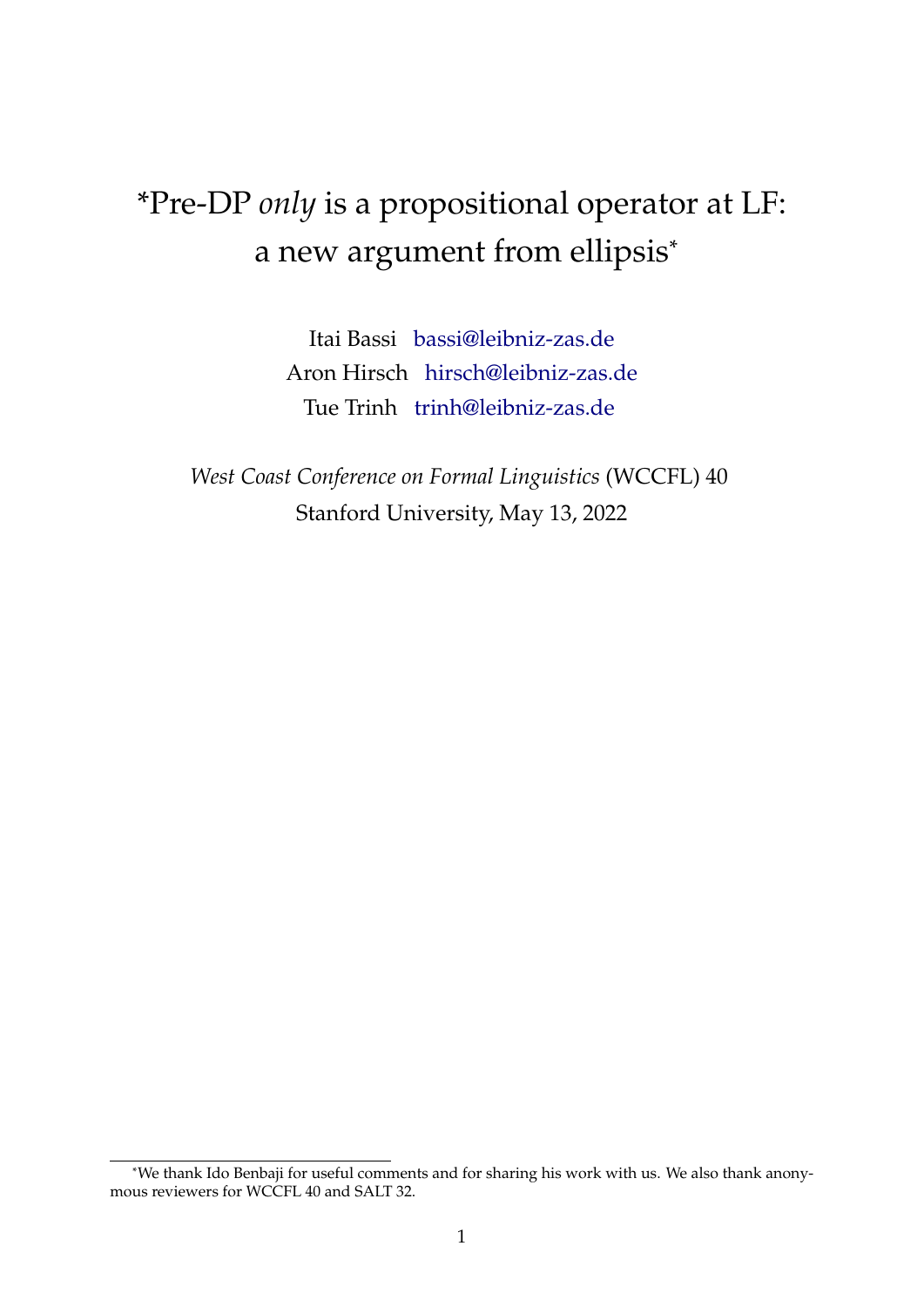# **1 Overview**

- *Only* is traditionally taken to encode a **propositional** operator.
	- (1) **Propositional** *only***:**  $[\![\text{only}]\!]^C = \lambda p_{\langle s,t\rangle}.\lambda w : p(w).\forall p' \in C[p'(w) \rightarrow p \subseteq p']$
- Yet, *only* can occur at various positions, including at a **pre-DP** position.

<span id="page-1-0"></span>

| (2) | a. Jill <b>only</b> brought wine. | $(pre-vP)$        |
|-----|-----------------------------------|-------------------|
|     | b. Jill brought only wine.        | $(\text{pre-DP})$ |

*Question*: How to reconcile the meaning of *only* with its occurrence pre-DP [\(2b\)?](#page-1-0)

- **Quantifier-approach**: flexibility in *only*'s semantic type; [*only* DP] compose to form a single **quantifier** [\(Rooth](#page-11-0) [1985,](#page-11-0) see also [Wagner](#page-12-0) [2006\)](#page-12-0).
	- (3) **Quantifier** *only***:**  $[\![\text{only}]\!]^C = \lambda \mathbf{Q}_{\langle \text{est,st} \rangle}$ .  $\lambda f_{\langle e, st \rangle}$ .  $[\![\text{only}]\!]^C(Q(f))$
	- (4) **LF in the Q-approach:**  $\left[\begin{bmatrix}T_P & \text{Jill}_1 & \text{[} & v_P & \text{[only wine} & v_P \text{]} \text{[} & v_P & t_1 & \text{brought } t_2 \text{]} \end{bmatrix}\right]$
- <span id="page-1-2"></span>• **Propositional-approach**: Maintains a uniform propositional operator; pre-DP *only* is not itself interpreted but reflects **concord with a covert ONLY**. [1](#page-1-1)
	- (5) **LF in the P-approach:**  $\left[\begin{matrix}T_P & \text{fill}_{1} & \text{[ONLY]}_{vP} & t_1 & \text{brought wine}_{Foc}\end{matrix}\right]$ 
		- **–** For various arguments see e.g. [Hirsch](#page-11-1) [2022](#page-11-1) and references therein
		- **–** We will discuss the concord relation itself later on (section [5\)](#page-7-0)
		- **–** For now, we take [\(5\)](#page-1-2) as the representation on the P-approach.

*Today*: an argument for the P-approach (based on [Benbaji](#page-10-0) [2021\)](#page-10-0).

<span id="page-1-3"></span>• The argument involves an interaction between the scope of *only* and ellipsis:

<span id="page-1-1"></span><sup>&</sup>lt;sup>1</sup>The version of the concord analysis we will adopt is based on [Quek and Hirsch](#page-11-2) [\(2017\)](#page-11-2), [Hirsch](#page-11-3) [\(2017\)](#page-11-3). For proposals with a similar syntax and/or semantics, see the works of [Bayer](#page-10-1) [\(1996,](#page-10-1) [2018,](#page-10-2) [2020\)](#page-10-3), [Kayne](#page-11-4) [\(1998\)](#page-11-4), [Lee](#page-11-5) [\(2004\)](#page-11-5), [von Fintel and Iatridou](#page-12-1) [\(2007\)](#page-12-1), [Horvath](#page-11-6) [\(2007\)](#page-11-6), [Cable](#page-11-7) [\(2010\)](#page-11-7), [Barbiers](#page-10-4) [\(2014\)](#page-10-4), [Hole](#page-11-8) [\(2015,](#page-11-8) [2017\)](#page-11-9), [Branan and Erlewine](#page-10-5) [\(2020\)](#page-10-5), [Sun](#page-12-2) [\(2020,](#page-12-2) [2021\)](#page-12-3), a.o.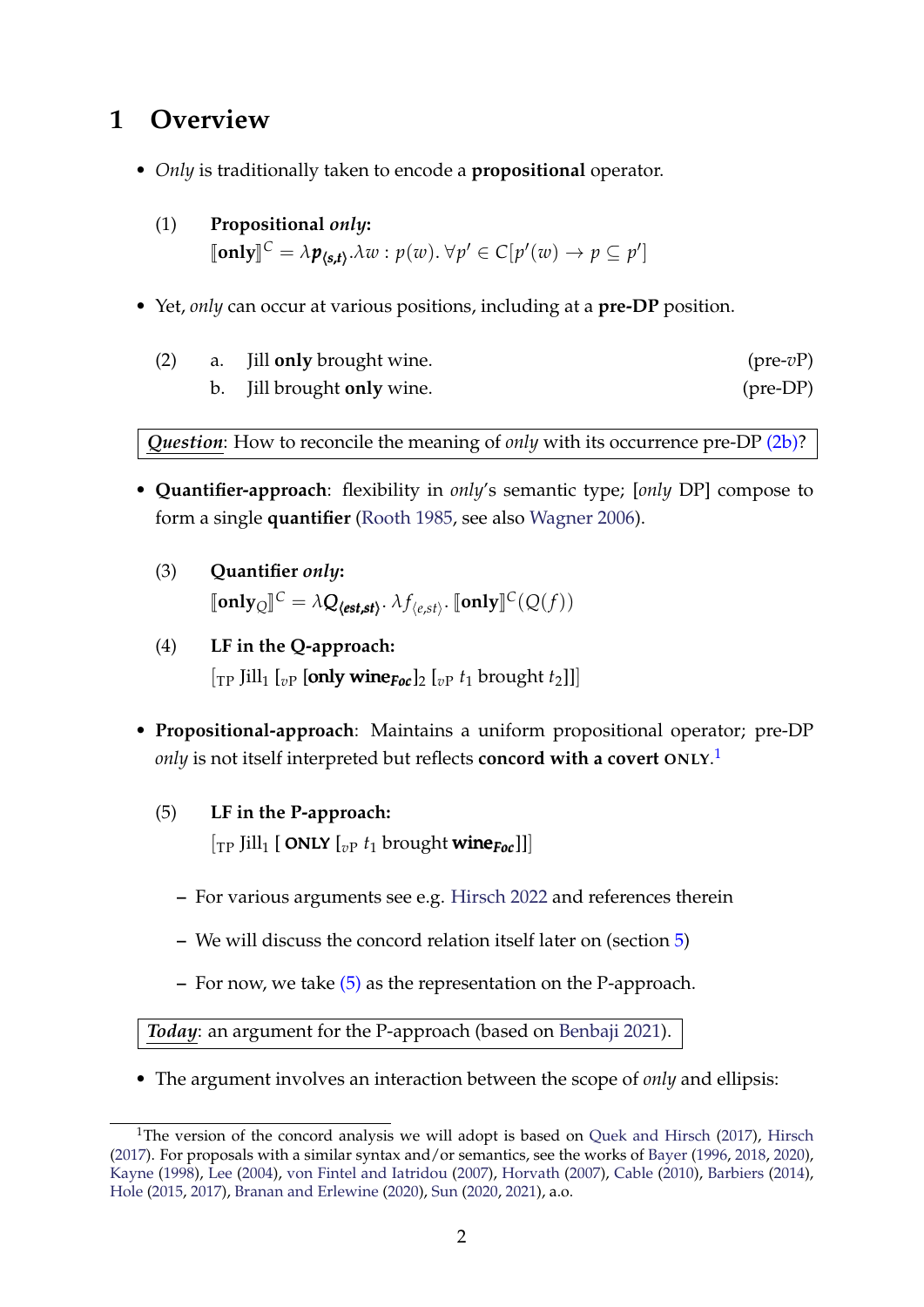(6) Jill may bring only wine. Bill may  $\triangle$ , too. (*may > only*, \*only > may)

**–** See [Benbaji](#page-10-0) [\(2021\)](#page-10-0) for parallel data to [\(6\)](#page-1-3) in Hebrew.

• **Form of the argument**: the scope restriction follows from independent constraints in the P-approach, but not the Q-approach. Without stipulations, the Q-approach *over-generates* the unattested wide scope reading.

*Road map*: Section [2](#page-2-0) presents the core generalizations that form the basis of the argument. Sections [3](#page-3-0)[-4](#page-5-0) lay out the argument. Section [5](#page-7-0) hints at a possible extension of the theory that we defend here to other concord phenomena beyond *only*.

# <span id="page-2-0"></span>**2 Data: Pre-DP** *only***, modals, and ellipsis**

- <span id="page-2-5"></span>• Pre-DP *only* is known to scopally interact with modals (after [Taglicht](#page-12-4) [1984\)](#page-12-4).
	- (7) Jill **may** bring **only** wine. (*may* > *only*, *only* > *may*)
		- a. *may* > *only*: *Jill is allowed to not bring anything other than wine*
		- b. *only* > *may*: *Jill is not allowed to bring anything other than wine*
- <span id="page-2-1"></span>• However: **VP ellipsis** in [\(8\)](#page-2-1) **disambiguates** to surface scope:[2](#page-2-2)
	- (8) Jill may bring only wine. Bill may  $\triangle$ , too. (*may* > *only*, \**only* > *may*)
- If the VP is overtly repeated (and merely deaccented), the ambiguity remains:
	- (9) Jill may bring only wine. Bill may bring only wine, too.
- <span id="page-2-3"></span>• The data replicates with modal verbs, such as *allowed* and *has to* (which differ from modal auxiliaries in their syntax):
	- (10) Jill is **allowed** to bring **only** wine. Bill is allowed to  $\triangle$ , as well.

 $(allowed > only, *only > allowed$ 

<span id="page-2-4"></span>(11) Jill **has to** bring **only** wine. Bill has to  $\triangle$ , as well.

 $(has.to > only, *only > has.to)$ 

**Question**: What is behind the disambiguation effect of ellipsis in  $(8)$ ,  $(10)-(11)$  $(10)-(11)$ ?

<span id="page-2-2"></span><sup>2</sup> [\(8\)](#page-2-1) may also allow for ellipsis of just *bring wine*, with *only* absent from the ellipsis clause. This possibility, however, is irrelevant for the following.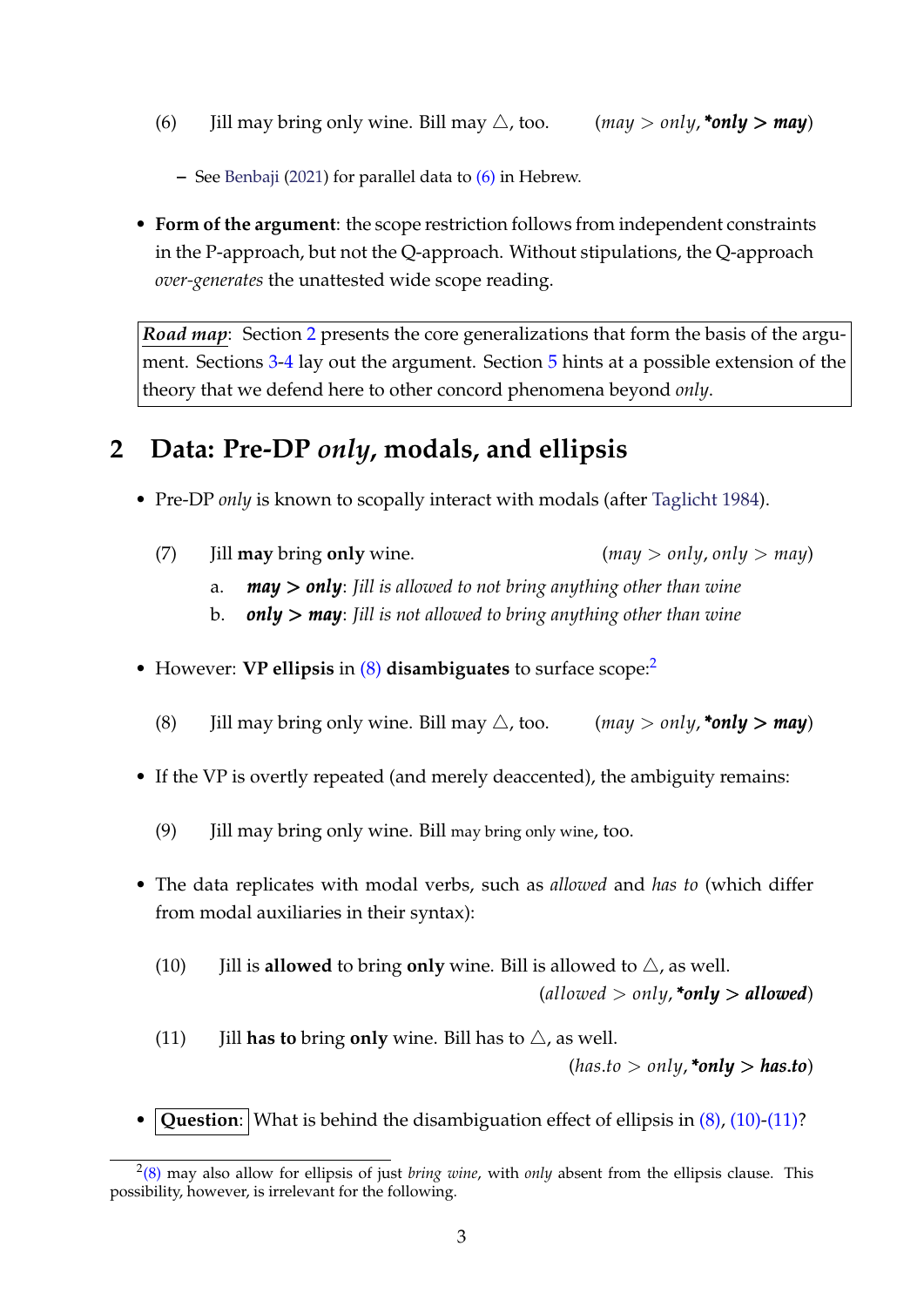## **2.1 An independent constraint**

- <span id="page-3-3"></span>• Independently, it has been observed by [Beaver and Clark](#page-10-6) [\(2008\)](#page-10-6) (B&C) that *only* **cannot associate into ellipsis sites**.
	- **–** This generalization is motivated by data involving pre-*v*P *only* such as (12):
	- (12) A: I **only** know he brought **WHITE** wine. What about you?
		- a. B: I only know he brought WHITE*Foc* wine, too.
		- b. \*B: I only know he did bring WHITE*Foc* wine, too.
		- c. B: I do only know he did bring WHITE*Foc* wine, too.
		- d. (B: I know he did bring white wine, too.)
	- (13) **[Beaver and Clark'](#page-10-6)s Constraint**: *only* and its associated *Foc* cannot be sep-arated by a node targeted for ellipsis. (cf. B&C, pp.177)<sup>[3](#page-3-1)</sup>
- <span id="page-3-2"></span>• As we show (building on [Benbaji](#page-10-0) [2021\)](#page-10-0), the scope restriction observed with pre-DP *only* is **predicted from B&C's constraint — only on the P-analysis**.

# <span id="page-3-0"></span>**3 The argument**

### **3.1 P-analysis**

- How can the **P-approach** exploit [\(13\)](#page-3-2) to explain our core data?
- We illustrate with an example involving the auxiliary *may* (repeated from [\(7\)\)](#page-2-5), but the argument generalizes to the modal verb examples in [\(10\)](#page-2-3)[-\(11\).](#page-2-4)
	- (14) Jill may bring only wine. (*may* > *only*, *only* > *may*)
- For concreteness, we assume that the modal *may* is base generated in T and that the covert operator ONLY, being a propositional operator, attaches to *v*P or higher nodes.
- The basic ambiguity in [\(7\)](#page-2-5) (without ellipsis) is thus generated by adjoining ONLY at different scope sites in the narrow syntax:

<span id="page-3-4"></span><span id="page-3-1"></span> $3B\&C$ 's constraint could in principle be illustrated using simpler structures, as in (i) from [Stockwell](#page-11-10) [2020:](#page-11-10)237. We used the bi-clausal configuration in [\(12\)](#page-3-3) instead in order to neutralize a possible objection to (i), namely that (ia) could be unacceptable because it is not very natural for *only* to surface immediately higher than auxiliaries to begin with.

<sup>(</sup>i) a. John only eats CHEESE. \*BILL only does eat CHEESE*Foc* , too.

b. John only eats CHEESE. BILL does only eat CHEESE*Foc* , too.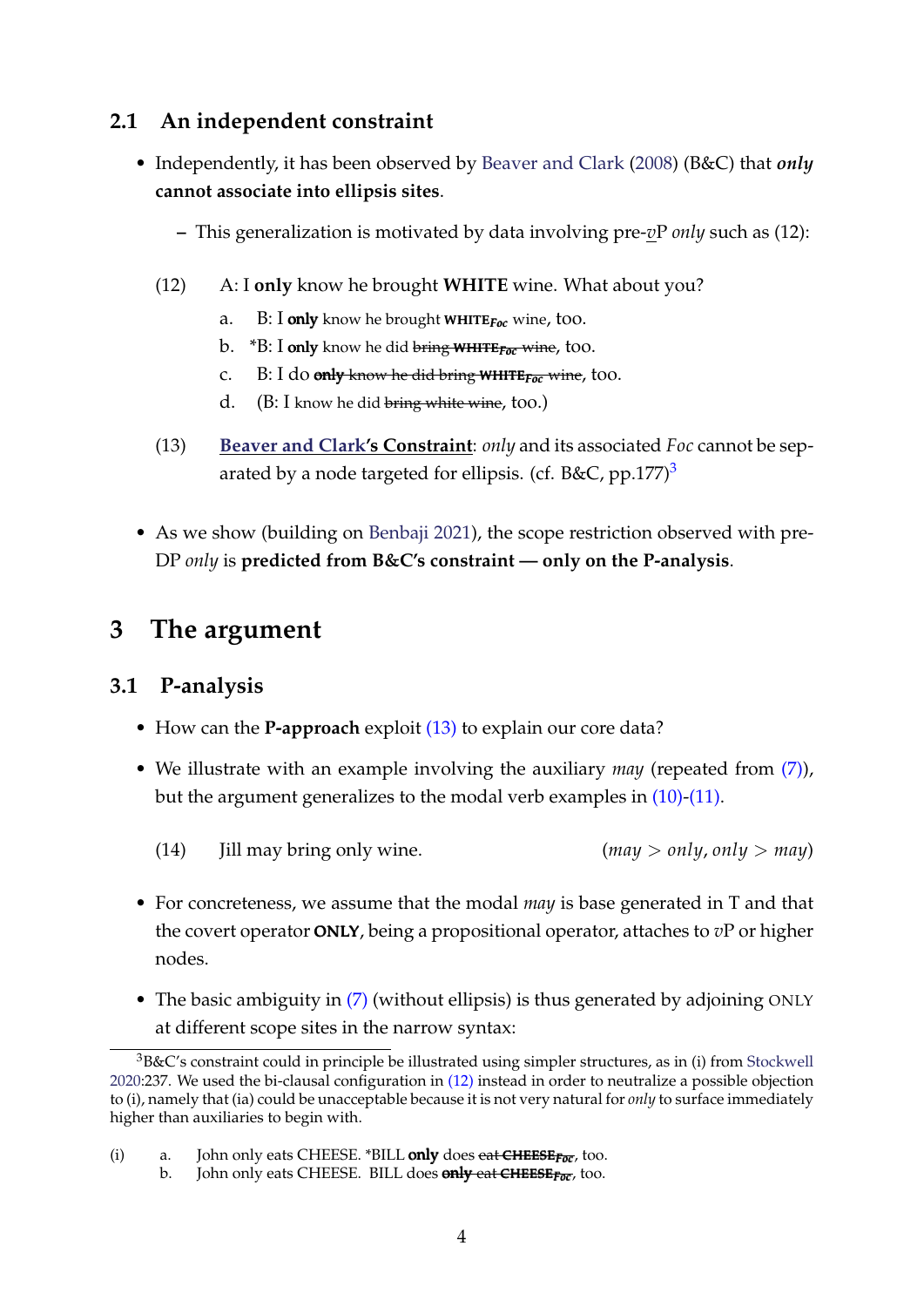(15) a. 
$$
\frac{may > only \, \text{LF:}}{\text{OPT: } \left[\text{TP} \text{ Jill}_1 \left[\text{Tr} \text{may} \left[\text{or} \text{ONLY} \left[\text{Pr} \text{t}_1 \text{bring} \text{win} \text{F}_{\text{p}c}\right]\right]\right]\right]}
$$
 b.  $\frac{only > \, \text{may} \, \text{LF: } \left[\text{TP} \text{ Jill}_1 \left[\text{Tr} \text{ONLY} \left[\text{Tr} \text{may} \left[\text{F}_{\text{p}c}\right]\right]\right]\right]}$ 

- VP-ellipsis is assumed to target the complement of T
- <span id="page-4-0"></span>• And we take B&C constraint [\(13\)](#page-3-2) to now be a **constraint on the relationship between** *FoC* **and (covert) ONLY**.
	- (16) **[Beaver and Clark'](#page-10-6)s Constraint**, *P-approach version*: ONLY and its associated *Foc* cannot be separated by a node targeted for ellipsis.
		- **–** In section [5](#page-7-0) we consider whether [\(16\)](#page-4-0) may be part of a more general pattern.
- <span id="page-4-2"></span><span id="page-4-1"></span>• The disambiguation effect of ellipsis, repeated in [\(17\),](#page-4-1) follows from [\(16\):](#page-4-0)
	- (17) Jill may bring only wine. Bill may  $\triangle$ , too. (*may* > *only*, \**only* > *may*)
	- (18) a.  $[\text{TP} \text{Jill}_1 [\text{Tr} \text{may} \text{f}_{\overline{v}}]$   $\text{ONLY} \text{f}_{\overline{v}}$   $\text{F1}$  bring wine  $\text{F0}$ . (*respects* [\(16\)](#page-4-0)) b.  $\mathcal{F}_{\text{TP}}$  Jill<sub>1</sub> [<sub>T'</sub> ONLY [<sub>T'</sub> may  $\frac{1}{\sqrt{p}} t_1$  bring wine  $\frac{1}{\sqrt{p}}$  (*violates* [\(16\)](#page-4-0))
		- **–** In (18a), both ONLY and its associate are inside the ellipsis site
		- **–** But with ONLY adjoined higher, [\(18b\),](#page-4-2) just the associate is inside ellipsis.
- In the appendix we consider a different assumption about the syntax of the modal and conclude it does not threaten our overall conclusion here.

#### **3.2 Q-analysis over-generates**

- The Q-approach, on the other hand, wrongly predicts the unattested reading.
- If *only* is not separated from its associated DP at LF, but forms a complex quantifier with it, it is not clear what blocks an inverse-scope LF. QR of *only*-DP in [\(19b\)](#page-4-3) generates *only* > *may* and does not run afoul of B&C's constraint.

<span id="page-4-3"></span>(19) a. *may* > *only* LF:  $\left[\text{TP Bill} \left( \frac{\text{F}}{\text{TP}} \left[ \text{Cov}(n) \right] \right] \right]$ b. **only > may** LF:  $[\text{TP Bill}[\text{T}']$  [only wine $F_{\text{oc}}]_2$  [ $T'$  may [ $\text{DP } t_1$  bring  $t_2$ ]]]]

- To block inverse scope, **some other constraint** would have to prevent the [*only DP*] quantifier from undergoing QR out of the ellipsis site.
- Crucially, however: there is **no general ban** on a quantifier taking wide-scope taking out of an ellipsis site [\(Sag](#page-11-11) [1976;](#page-11-11) [Fox](#page-11-12) [2000,](#page-11-12) a.o.):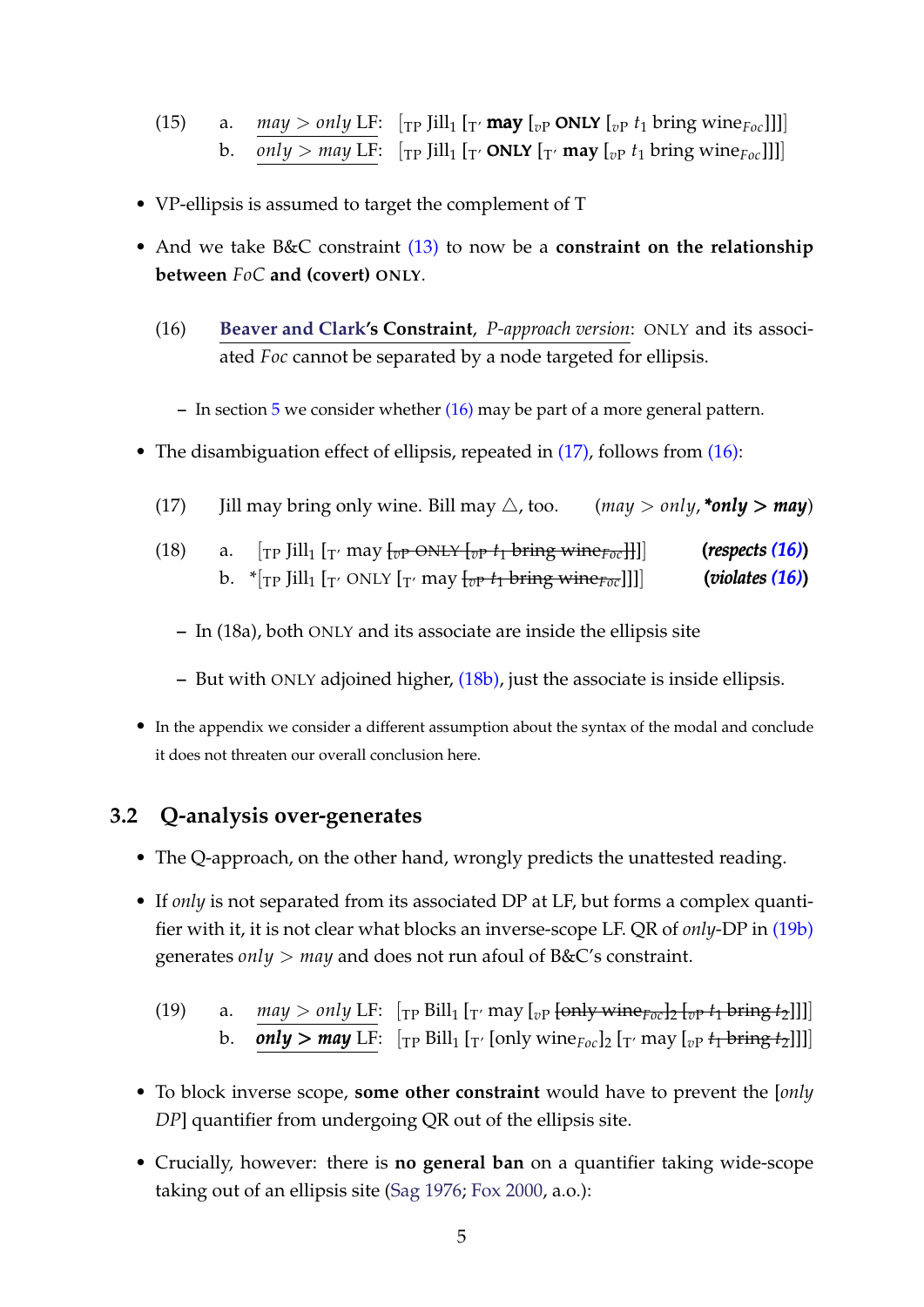| (20) | a. The duke <b>may</b> marry <b>most</b> commoners. |                       |  |
|------|-----------------------------------------------------|-----------------------|--|
|      | b. The prince may $\Delta$ , too.                   | $(\sqrt{most} > may)$ |  |
| (21) | a. A boy is standing on every building.             |                       |  |
|      | b. A girl is $\Delta$ , too.                        | ( <i>every</i> > a)   |  |

• While we cannot rule out a stipulation specifically on QR of [*only DP*] in ellipsis contexts, that would not seem to follow from a general constraint.

# <span id="page-5-0"></span>**4 Scope of** *only* **correlated with the size of ellipsis**

- <span id="page-5-1"></span>• We saw earlier that the interaction between *only* and modal **verbs** is also subject to B&C's constraint.
	- **–** [\(22\)](#page-5-1) is repeated from [\(11\):](#page-2-4)
	- (22) Jill **has to** bring **only** wine. Bill has to  $\triangle$ , as well.

 $(has.to > only, *only > has.to)$ 

- The P-approach together with B&C's constraint predicts correctly that a **higher ellipsis** which includes the modal verb will allow the inverse-scope reading
	- **–** This is borne out:
	- (23) Jill **has to** bring **only** wine. Bill does  $\triangle$ , as well.

 $(has.to > only, \checkmark only > has.to)$ 

• Predicted, because when the matrix VP is elided there is a possible parse where ONLY is high enough (to derive the reading) but still inside the ellipsis site.

(24)  $\left[\begin{matrix} \Gamma_P & \text{Bill}_1 \end{matrix}\right]$   $\left[\begin{matrix} \Gamma' & \text{does} \end{matrix}\right]$   $\left[\begin{matrix} v_P & \text{ONLY} \end{matrix}\right]$   $\left[\begin{matrix} v_P & \text{have to} \end{matrix}\right]$   $\left[\begin{matrix} v_P & t_1 \end{matrix}\right]$  bring wine  $\left[\begin{matrix} v_P & \text{the} \end{matrix}\right]$ 

<span id="page-5-2"></span>• The general prediction of the theory is schematized in  $(25)$ :

(25) *Prediction: the size of ellipsis affects the scope possibility of 'only'* a.  $[... M ... ]E ...$  only DP ... ] b.  $[ ... [E ... M ... only DP ... ] ]$  ( $\checkmark$  ONLY > *M*)

• We give another example that bears out this prediction in a fairly sharp way, by exploiting pragmatic biases on the accessibility of the different readings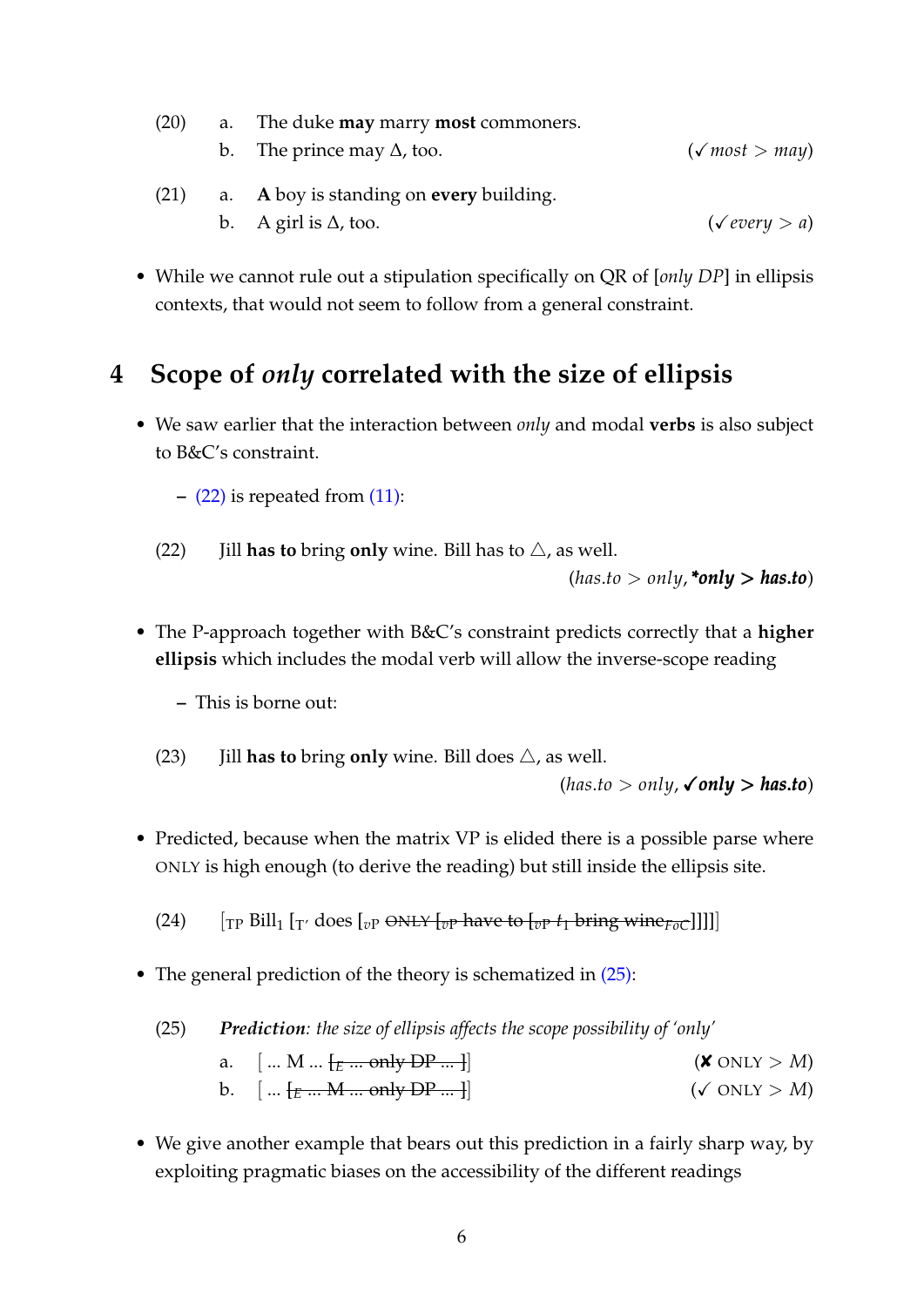- <span id="page-6-0"></span>• Consider as baseline the set-up in  $(26)$ :
	- (26) To get tenure, Anna **has to** write **only**  $\lbrack_{DP}$  **two** papers]. ⇝ *Anna does not have to write more than two papers* (*only* > *has*.*to*> *two*)
- World knowledge strongly biases towards the reading *only* > *has*.*to*> *two*[4](#page-6-1)
- A structure like [\(26\)](#page-6-0) is bi-clausal, so it potentially hosts two VP-ellipsis sites
- <span id="page-6-3"></span><span id="page-6-2"></span>• As predicted, only high ellipsis preserves the pragmatically-favoured reading:
	- (27) Anna has to write only two papers.
		- a. #Ben **has to**, also. (#They're both so lucky!)  $(\textbf{\textit{X}} \circ nIy > \textit{has} \cdot to > \textit{two})$ b. Ben **does**, also. (They're both so lucky!)  $(\sqrt{only} > \text{has}.to > \text{two})$
		- **–** If ellipsis targets the complement of *have to*, [\(27a\),](#page-6-2) the biased reading is lost;
		- **–** Whereas if ellipsis includes *have to*, [\(27b\),](#page-6-3) the reading is preserved
- The LF of the favoured reading can only host high ellipsis, given B&C's constraint:
	- (28) a.  $*_{\text{TP}}$  Ben<sub>1</sub> [<sub>T'</sub> ONLY [<sub>vP</sub> have [to [<sub>vP</sub>  $t_1$  write two<sub>Foc</sub> papers]]]]] b.  $[\text{TP Ben}_1 [\text{T'} does [v_P \text{ ONLY} [\text{p'} \text{ have to } [v_P t_1 \text{ write two}] \text{Cov}_i]$
- <span id="page-6-4"></span>• Once again, only when the matrix VP elided, in  $(28b)$ , is there a possible parse where ONLY is high enough but still within the ellipsis site.

<span id="page-6-1"></span><sup>4</sup>This is not just an inverse scope reading, but more specifically a clear *split* scope reading. See [Hirsch](#page-11-3) [2017](#page-11-3) for an independent argument for the P-approach based on the scope split in  $(26)$ .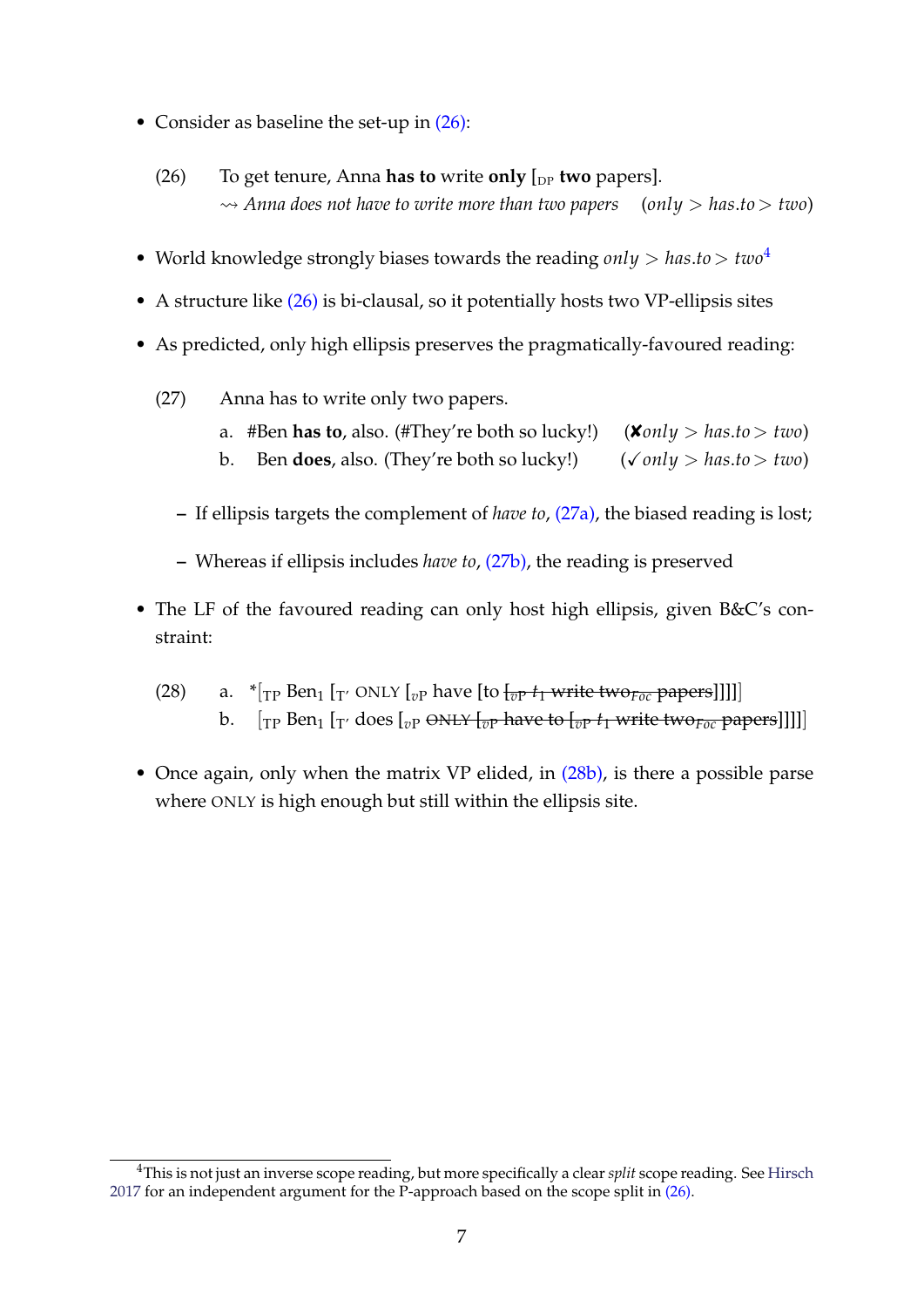*To summarize*:

- We compared two approaches to the syntax-semantics of pre-DP *only*:
	- **– Quantifier-approach**: Assumes flexibility in *only*'s semantic type; [*only* DP] is a generalized quantifier.
	- **– Propositional-approach**: Maintains a uniform propositional operator; pre-DP *only* is not itself interpreted but reflects the presence of a covert ONLY.
	- (29) **LF in the P-approach:**  $\left[\begin{matrix}T_P & \text{Jill}_1 & \text{ONLY} & \begin{matrix}v_P & t_1 & \text{brought} & \text{wine}_{\text{Foc}}\end{matrix}\end{matrix}\right]\right]$
- <span id="page-7-1"></span>• We provided an argument (following [Benbaji](#page-10-0) [2021\)](#page-10-0) against the Q-approach and in support of positing Logical Forms such as [\(29\),](#page-7-1) given an independently motivated constraint on the relationship between *only* and its focus.

# <span id="page-7-0"></span>**5 Beyond** *only*

- In this section, we consider whether the results for *only* under ellipsis may fit with properties of potential **concord phenomena** more generally.
- This section is tentative, and establishes a direction for future research.

## **5.1** *Only* **in a system of concord**

- We argued in favor of a concord analysis of pre-DP *only*. But so far we ignored some of the details: what is the mechanism responsible for spelling out a propositional abstract ONLY as *only* in pre-DP positions?
- For concreteness, consider the derivation in [Quek and Hirsch](#page-11-2) [2017,](#page-11-2) [Hirsch](#page-11-3) [2017](#page-11-3) for *only* concord
	- **–** *Only* is built from two heads: ONLY (operator) + F (inert marker);
	- **–** F Agrees with ONLY, and overt *only* can optionally realize F.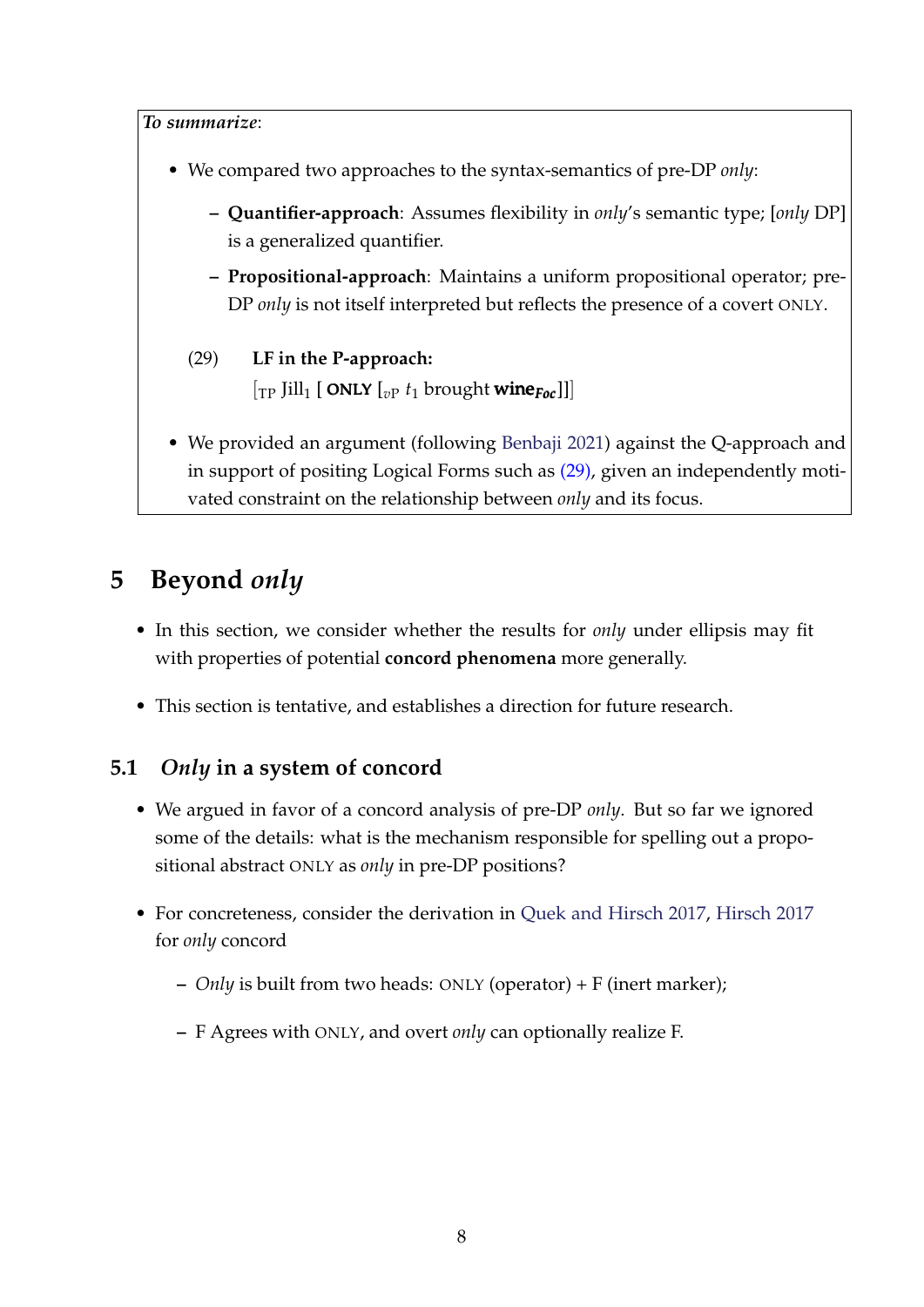<span id="page-8-0"></span>(30) *The anatomy of 'only' (detailed)*:



b. PF rule (English): Realize ONLY at PF with *only* in exactly one of the linked positions: {ONLY*iO*, F*uO*}.

#### (31) **Possible PFs** of [\(30a\):](#page-8-0) *Jill* (*only*) *brought (only) WHITE wine*

**–** The distance between F and *FoC* is assumed to be subject to locality constraints

#### **5.2 B&C's Constraint as a concord constraint?**

- This opens up a different way to think about B&C's constraint.
- **Suppose** that instead of regulating the relation between ONLY and *FoC*, B&C's constraint in fact **regulates the relation between ONLY and F** (=the position that realizes ONLY).
	- **–** I.e., the constraint may restrict the dependency between the operator and the concord item.
- If so, similar restrictions might arise with other (potential) concord phenomena.

#### **5.3 Negative indefinites**

- [Penka](#page-11-13) [2011:](#page-11-13) negative indefinites reflect concord with a silent sentential negation
	- (32) Mary read **no book**.
	- (33)  $\left[$ <sub>TP</sub> Mary<sub>1</sub> [NEG<sub>[*iNEG*]</sub>  $\left[$ <sub>*vP</sub> t<sub>1</sub> read*  $\exists$ <sub>[*uNEG*]</sub> book]]]</sub>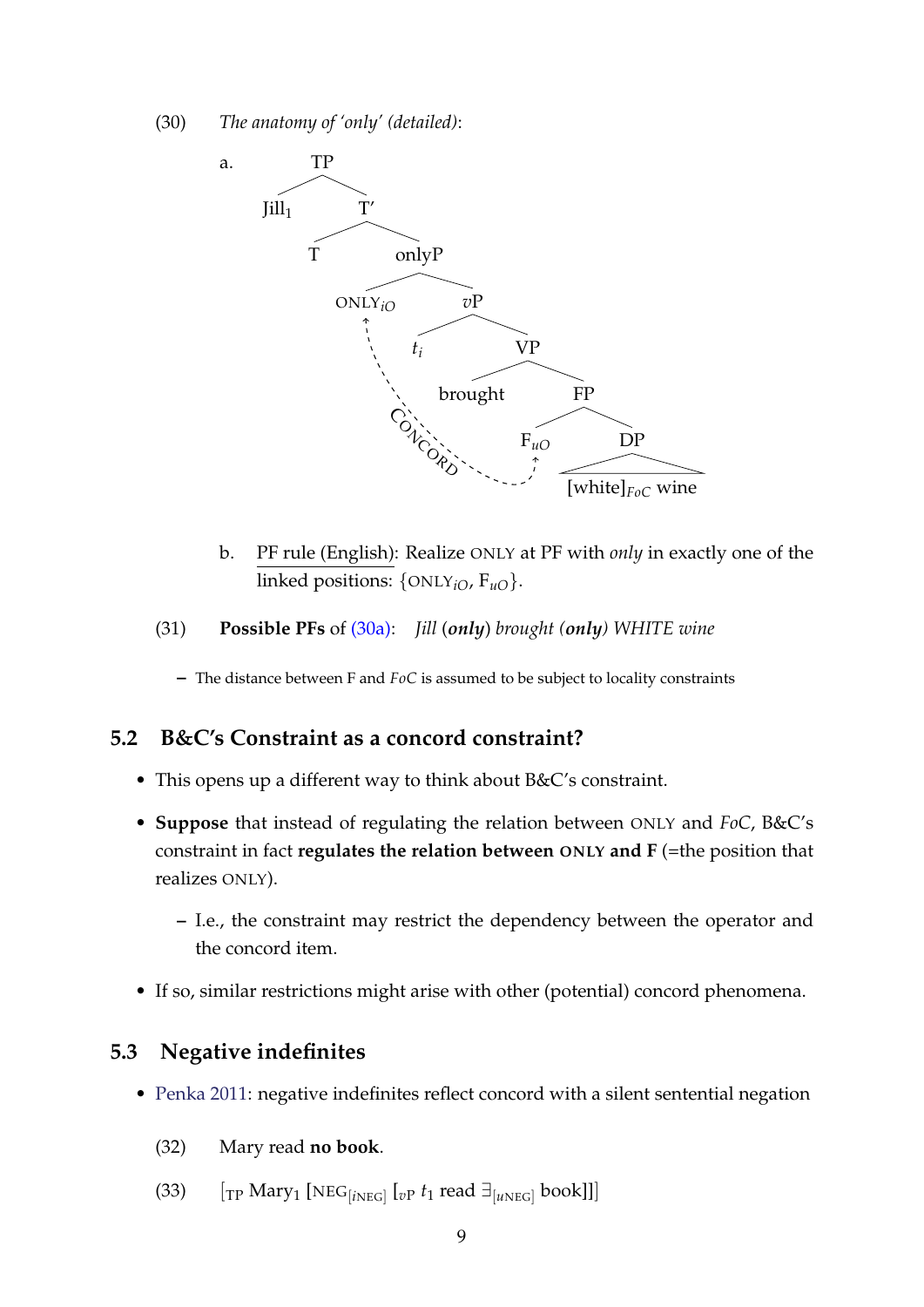• One potential argument comes from **split-scope readings**

| (34) | The company need fire no employees. |                                                                                                                                  | (Potts 2000) |
|------|-------------------------------------|----------------------------------------------------------------------------------------------------------------------------------|--------------|
|      | a.                                  | <b>Available:</b> $\neg$ > need > $\exists$                                                                                      |              |
|      |                                     | The company doesn't need to fire any employee.'                                                                                  |              |
|      |                                     | b. LF: $[\text{TP} \text{The com'}_1 \text{[NEG[iNEG] need } [v_P \exists_{[uNEG]} \text{emplo'} [v_P t_1 \text{ fire } t_2]]]]$ |              |

- **Observe**: negative indefinites **mirror** *only* with ellipsis [\(Van Craenenbroeck and](#page-12-5) [Temmerman](#page-12-5) [2017\)](#page-12-5)<sup>[5](#page-9-0)</sup>
- In the baseline in (35), the negation can take scope above the modal:
	- (35) Quentin Tarantino can offer no help. (*no* > *can*) 'It is **not possible** for Tarantino to offer help.'
- But, with ellipsis, the scope of negation interacts with the size of ellipsis.

| A-Who can offer no help?               |                               |  |
|----------------------------------------|-------------------------------|--|
| $(*no>can)$                            | a. #B- Quentin Tarantino can! |  |
| $(\sqrt{no} > can)$                    | b. B'- Quentin Tarantino!     |  |
| (Van Craenenbroeck and Temmerman 2017) |                               |  |

- <span id="page-9-1"></span>• This contrast would follow from a counterpart of B&C's constraint:
	- (37) **Constraint on negative indefinites**: NEG and and a concord item  $(\exists_{[u\text{NEG}]})$  cannot be separated by a node targeted for ellipsis.
- A high NEG would be separated from the indefinite in (36a) but not in (36b):
	- (38) a. [TP Mary<sup>1</sup> [NEG[*i*NEG] can [*v*<sup>P</sup> *t*<sup>1</sup> offer ∃[*u*NEG] help]]] (*violates [\(37\)](#page-9-1)*) b. [TP Mary<sup>1</sup> [NEG[*i*NEG] can [*v*<sup>P</sup> *t*<sup>1</sup> offer ∃[*u*NEG] help]]] (*respects [\(37\)](#page-9-1)*)
- **Hence**: pre-DP *only* and negative indefinites in English **may be unified** as concord phenomena, and both obey a parallel constraint in ellipsis contexts.
- It is possible to unify the two constraints under a general principle:

<span id="page-9-2"></span><span id="page-9-0"></span><sup>&</sup>lt;sup>5</sup>We thank Ido Benbaji (p.c.) for drawing our attention to [Van Craenenbroeck and Temmerman](#page-12-5) [\(2017\)](#page-12-5)'s paper.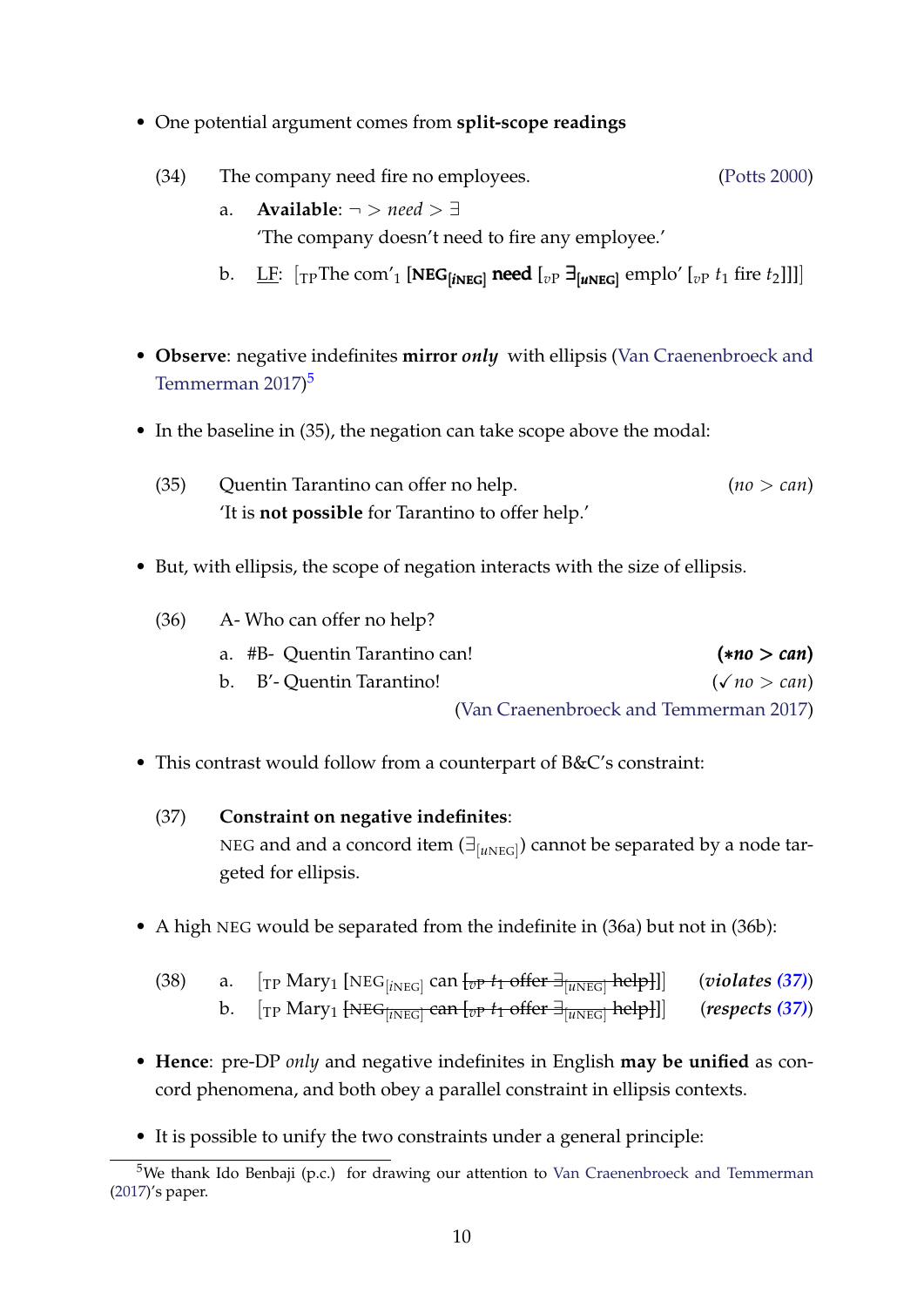#### (39) **A general constraint?**

 $\operatorname{OP}_{[iOP]}$  and  $\operatorname{X}_{[uOP]}$  cannot be separated by ellipsis.

• **Next step:** To what extent is a general constraint viable with concord cross-linguistically?<sup>[6](#page-10-7)</sup>

## **References**

- <span id="page-10-4"></span>Barbiers, S. (2014). Syntactic doubling and deletion as a source of variation. In M. Carme Picallo (Ed.), *Linguistic Variation in the Minimalist Framework*, pp. 197–223. Oxford: OUP.
- <span id="page-10-1"></span>Bayer, J. (1996). *Directionality and logical form: on the scope of focusing particles and wh-insitu*. Dordrecht: Kluwer.
- <span id="page-10-2"></span>Bayer, J. (2018). Criterial freezing in the syntax of particles. In J. Hartmann, M. Jäger, A. Kehl, A. Konietzko, and S. Winkler (Eds.), *Freezing: Theoretical Approaches and Empirical Domains*, pp. 225–263. Berlin: de Gruyter.
- <span id="page-10-3"></span>Bayer, J. (2020). Why doubling discourse particles. In J. Hartmann, M. Jäger, A. Kehl, A. Konietzko, and S. Winkler (Eds.), *Linguistic Variation: Structure and Interpretation: Contributions In Honor of M. Rita Manzini*, pp. 47–72. Berlin: de Gruyter.
- <span id="page-10-6"></span>Beaver, D. I. and B. Clark (2008). *Sense and Sensitivity: How Focus Determines Meaning*. Wiley-Blackwell.
- <span id="page-10-0"></span>Benbaji, I. (2021). [A new argument against Verb-Stranding VP-Ellipsis.](https://osf.io/srz5h/) NELS 52 Handout.

<span id="page-10-5"></span>Branan, K. and M. Y. Erlewine (2020). Anti-pied-piping. National University of Singapore.

(i) Ani raiti miSehu, ve-ata **lo** raita **af** exad I saw someone, and-you **not** saw **N-** one 'I saw someone, and you didn't see anyone' (Hebrew)

<span id="page-10-7"></span><sup>6</sup>One obvious prediction of [\(39\)](#page-9-2) is that *overt* negative concord languages like Italian, Polish, Spanish and Hebrew will not allow ellipsis to intervene between the (overt) negation marker and (an elided) negative indefinite. At least in the latter two languages, this prediction does not seem to be borne out. A Hebrew example is provided in (i).

It seems relevant that, as opposed to English, the negative marker which licenses object neg-DPs is overt in neg-concord languages. However, at present we are unsure what to make of this fact. We leave a more serious investigation to future research.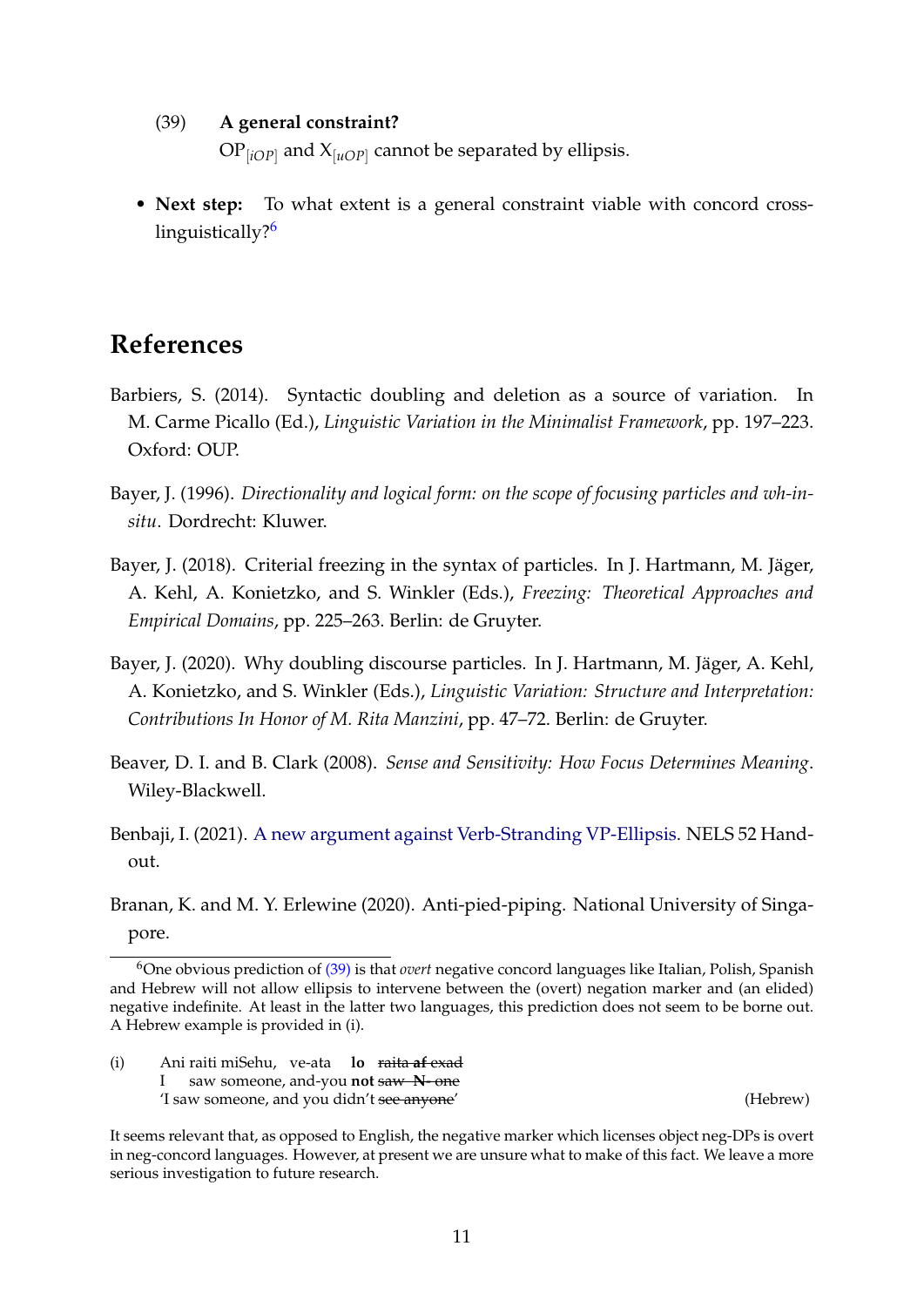- <span id="page-11-7"></span>Cable, S. (2010). *The grammar of Q: Q-particles, wh-movement, and pied-piping*. Oxford University Press.
- <span id="page-11-12"></span>Fox, D. (2000). *Economy and semantic interpretation*, Volume 35. MIT press.
- <span id="page-11-3"></span>Hirsch, A. (2017). *An inflexible semantics for cross-categorial operators*. Ph. D. thesis, MIT.
- <span id="page-11-1"></span>Hirsch, A. (2022). How scope reveals 'only' concord. Talk at the University of Geneva.
- <span id="page-11-8"></span>Hole, D. (2015). A distributed syntax for evaluative 'only' sentences. Zeitschrift für *Sprachwissenschaft 34*(1), 43–77.
- <span id="page-11-9"></span>Hole, D. (2017). A cross-linguistic syntax of scalar and non-scalar focus particle sentences: the view from vietnamese and chinese. *Journal of East Asian Linguistics 26*(4), 389–409.
- <span id="page-11-6"></span>Horvath, J. (2007). Separating focus movement from focus. In S. Karimi, V. Samiian, and W. K. Wilkins (Eds.), *Phrasal and clausal architecture: Syntactic derivation and interpretation*, pp. 108–145. John Benjamins.
- <span id="page-11-15"></span>Iatridou, S. and H. Zeijlstra (2013). Negation, polarity, and deontic modals. *Linguistic Inquiry 44*(4), 529–568.
- <span id="page-11-4"></span>Kayne, R. (1998). Overt vs. covert movements. *Syntax 1*, 128–191.
- <span id="page-11-5"></span>Lee, Y. (2004). *The syntax and semantics of focus particles*. Ph. D. thesis, MIT.
- <span id="page-11-13"></span>Penka, D. (2011). *Negative indefinites*. Oxford University Press.
- <span id="page-11-14"></span>Potts, C. (2000). When even no's neg is splitsville. *URL: http://ling. ucsc. edu/Jorge/potts. html*, 1–4.
- <span id="page-11-2"></span>Quek, Y. and A. Hirsch (2017). Separating focus meanings and focus forms in standard and colloquial singapore english. In A. Lamont and K. Tetzloff (Eds.), *Proceedings of NELS 47*, pp. 285–298.
- <span id="page-11-0"></span>Rooth, M. (1985). *Association with focus*. Ph. D. thesis, University of Massachusetts, Amherst.
- <span id="page-11-11"></span>Sag, I. A. (1976). *Deletion and logical form.* Ph. D. thesis, Massachusetts Institute of Technology.
- <span id="page-11-10"></span>Stockwell, R. (2020). *Contrast and verb phrase ellipsis: Triviality, symmetry, and competition*. University of California, Los Angeles.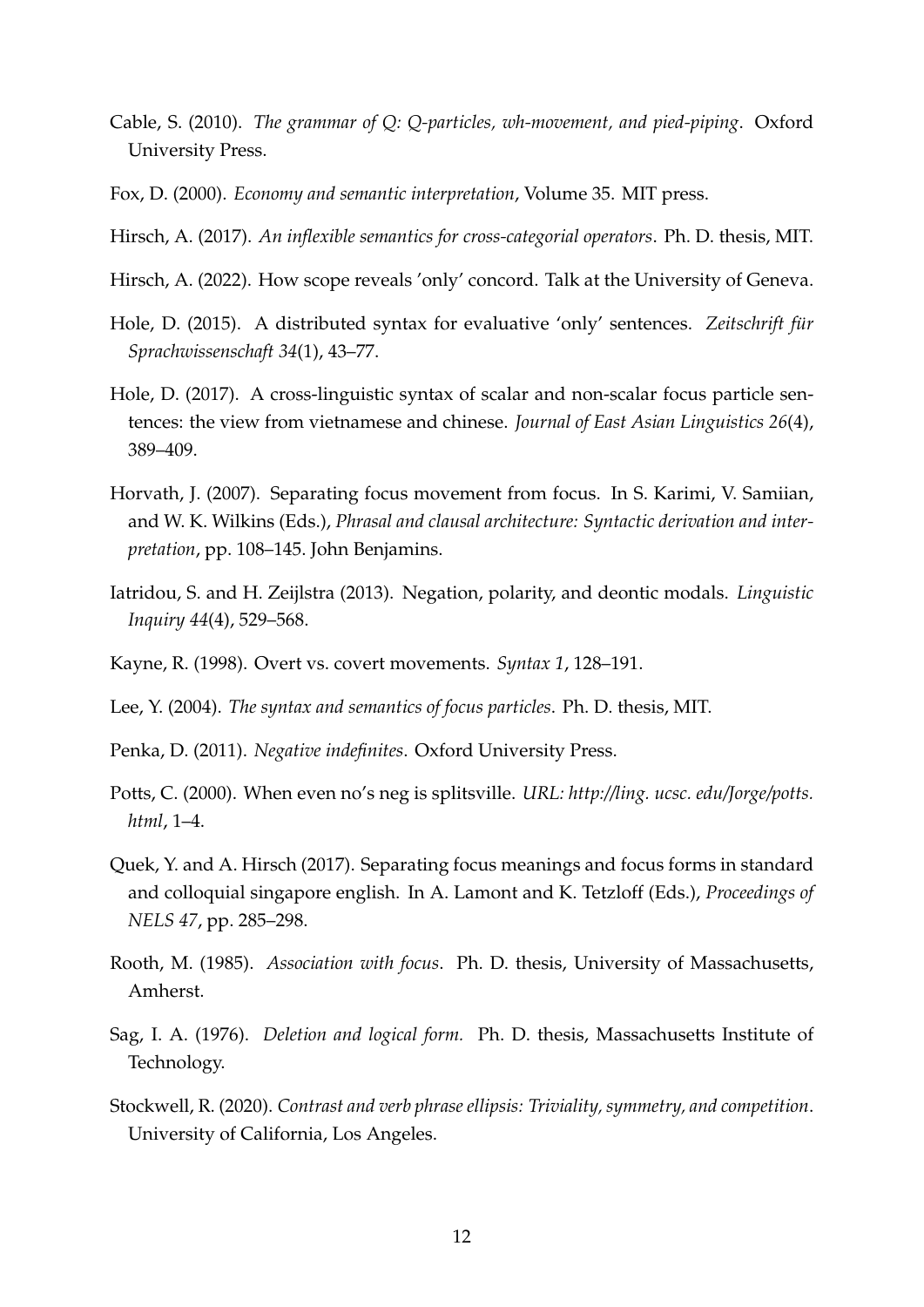- <span id="page-12-2"></span>Sun, Y. (2020). *Only*-concord in vietnamese: support for a bipartite analysis and undermerge. In M. Asatryan, Y. Song, and A. Whitmal (Eds.), *Proceedings NELS 50*, pp. 183–192.
- <span id="page-12-3"></span>Sun, Y. (2021). A bipartite analysis of zhiyou 'only' in chinese. *Journal of East Asian Linguistics 30*(4), 319–355.
- <span id="page-12-4"></span>Taglicht, J. (1984). *Message and emphasis: On focus and scope in English*. London: Longman.
- <span id="page-12-5"></span>Van Craenenbroeck, J. and T. Temmerman (2017). How (not) to elide negation. *Syntax 20*(1), 41–76.
- <span id="page-12-1"></span>von Fintel, K. and S. Iatridou (2007). Anatomy of a modal construction. *Linguistic Inquiry 38*(3), 445–483.
- <span id="page-12-0"></span>Wagner, M. (2006). Association by movement: evidence from npi-licensing. *Natural Language Semantics 14*(4), 297–324.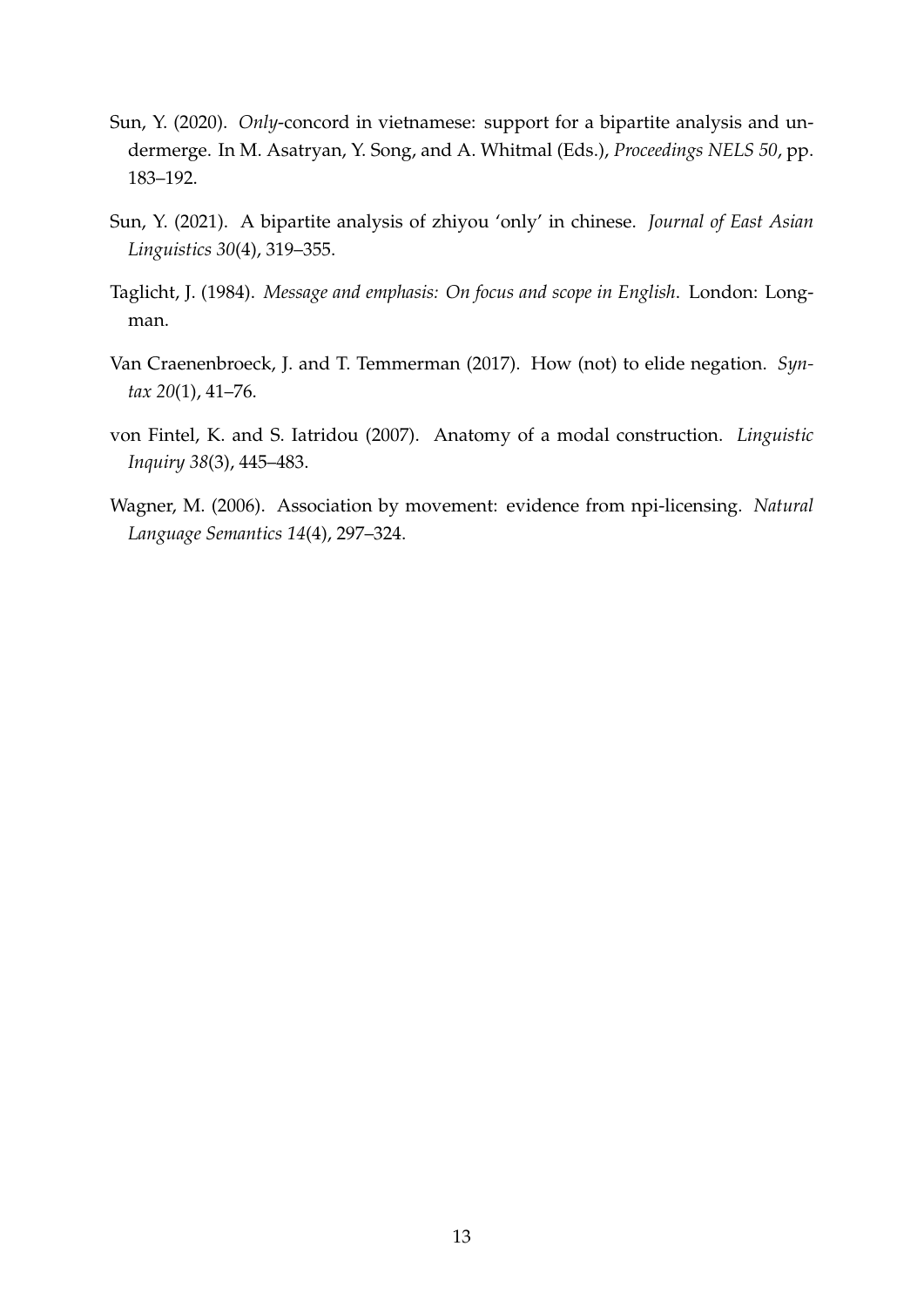# **Appendix: Modal Reconstruction**

- In our discussion of the syntax of auxiliary modals around [\(15\),](#page-3-4) we took it that auxiliary modals are generated in T and are scopally immobile
- But we must consider the hypothesis that auxiliary modals move up to T from a *v*P-internal position (see [Iatridou and Zeijlstra](#page-11-15) [2013,](#page-11-15) a.o.)
- Would that affect the argument for the P-approach?
- For one, whatever are the conclusions about modal auxiliaries, we showed in the text that our results equally apply to modal *verbs*, for which no similar (scopeshifting) movement has been motivated
- Still, the quesiton remains about auxiliaries. In this section we consider the possibility of auxiliary movement and conclude that the argument for P-approach remains

### **5.4 The issue**

• One motivation for hypothesizing modal reconstruction is the observation that modals can take scope lower than negation (see e.g. [Iatridou and Zeijlstra](#page-11-15) [2013\)](#page-11-15) and pre-*v*P *only*:

| (40) | a.     John may only learn Spanish | $(\sqrt{only} >$ may) |
|------|------------------------------------|-----------------------|
|      | b. John may not eat the cake       | $(\sqrt{not} >$ may)  |

- The possibility of modal reconstruction seems at first glance to run the risk of losing the account we provided for the core facts regarding ellipsis
- Consider the possible derivation in [\(41a\),](#page-13-0) where *may* reconstructs
- <span id="page-13-1"></span><span id="page-13-0"></span>(41) Jill may bring only wine. Bill may  $\triangle$ , too. (*may > only*, \**only* > *may*) a.  $[\text{TP Bill}_1 [\text{Tr} \text{may} \text{f}_{\overline{v}}]$   $[\text{DNLY} \text{f}_{\overline{v}}]$  **may**  $[\text{F}_{\overline{v}}]$  *t***<sub>1</sub>** bring wine<sub>*Foc*</sub>]]]
	- **–** In [\(41\)](#page-13-1) the interpreted position is indicated in bold, and the position marked in grey is merely pronounced
	- This representation does not violate B&C's constraint
	- In order to still not overgenerate the unattested reading, something must be said about this representation
	- (Cf. [\(18b\),](#page-4-2) without modal reconstruction, which does violate B&C's constraint.)